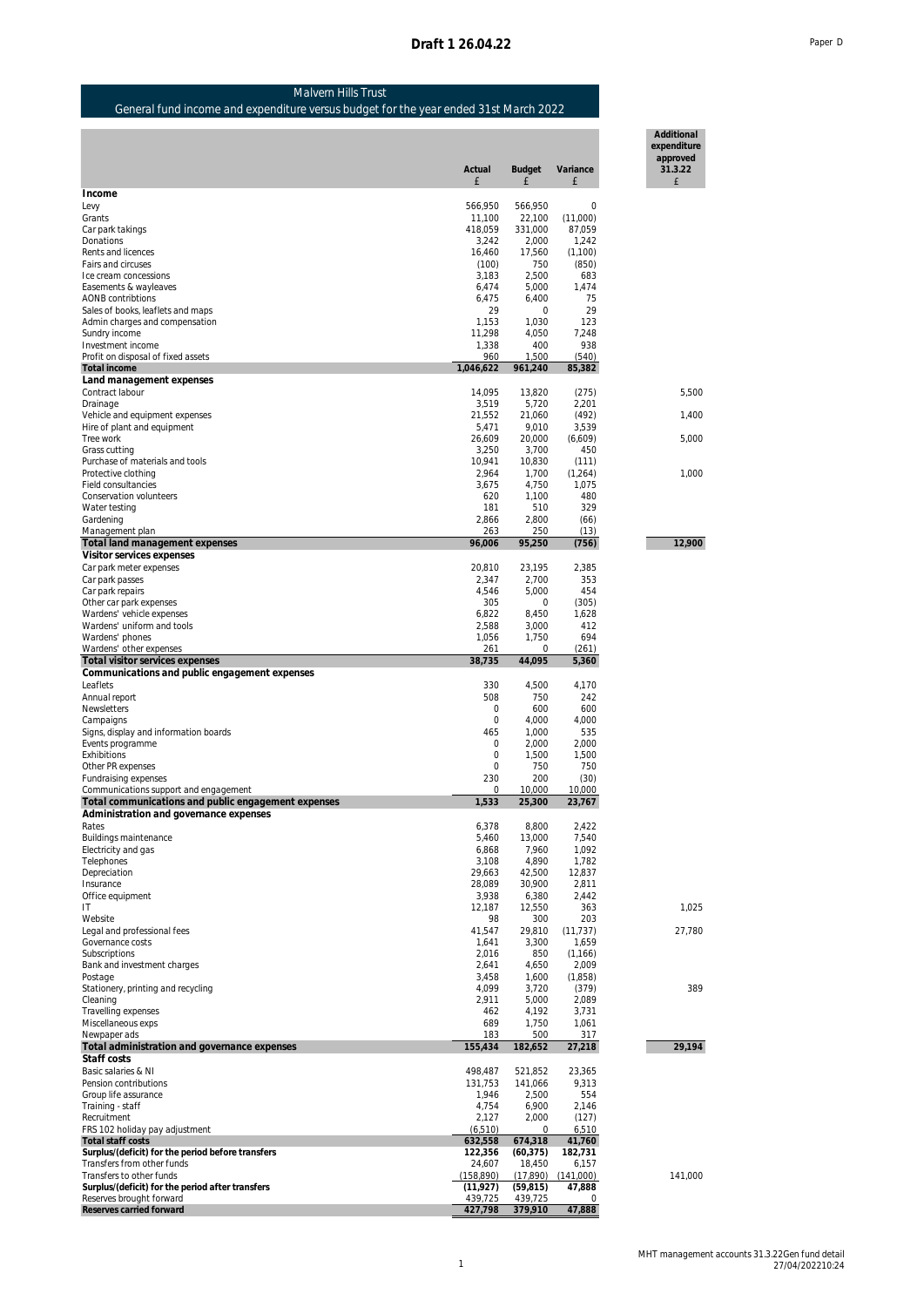## Malvern Hills Trust - Designated Funds Income and Expenditure for the year ended 31st March 2022

| Amt (E)                                           |                                   |                              |                                       |                                                 |             |             |          |                                                    |          |                         |                       |                                 |              |                         |                            |                              |                      |                    |                            |           |
|---------------------------------------------------|-----------------------------------|------------------------------|---------------------------------------|-------------------------------------------------|-------------|-------------|----------|----------------------------------------------------|----------|-------------------------|-----------------------|---------------------------------|--------------|-------------------------|----------------------------|------------------------------|----------------------|--------------------|----------------------------|-----------|
| Category                                          | N/C                               | <b>Unrestricted</b><br>Gifts | <b>CC Scheme</b><br>costs des<br>fund | CC Sch<br>consultation campaign des<br>des fund | Dog<br>fund | Fundraising | des fund | Election exos Tree disease Ash Dieback<br>des fund | fund     | Car park<br>repair fund | CS North &<br>Central | <b>CS Southern Castlemorton</b> | $\mathbf{c}$ | <b>HIS Chase</b><br>End | <b>HLS</b><br>Castlemortor | <b>HLS Southern</b><br>Hills | <b>HLS Old Hills</b> | Grazing<br>reserve | Basic<br>Payment<br>Scheme | Total     |
|                                                   |                                   |                              |                                       |                                                 |             |             |          |                                                    |          |                         |                       |                                 |              |                         |                            |                              |                      |                    |                            |           |
|                                                   |                                   |                              |                                       |                                                 |             |             |          |                                                    |          |                         |                       |                                 |              |                         |                            |                              |                      |                    |                            |           |
| 01 - Income                                       | 4020 - Stewardship annual grants  |                              |                                       |                                                 |             |             |          |                                                    |          |                         | 234,301               | 17.832                          | 12.931       | 3.537                   |                            |                              | 5640                 |                    | $\Omega$                   | 274.241   |
|                                                   | 4025 - Stewardship capital grants |                              |                                       |                                                 |             |             |          |                                                    |          |                         |                       | 5.580                           |              |                         |                            |                              |                      |                    | $\Omega$                   | 5.580     |
|                                                   | 4030 - Stewardship other grants   |                              |                                       |                                                 |             |             |          |                                                    |          |                         |                       |                                 |              |                         |                            |                              |                      |                    | 7.232                      | 7,232     |
|                                                   | 4200 - Donations                  |                              |                                       |                                                 |             |             |          |                                                    |          |                         |                       |                                 |              |                         |                            |                              |                      |                    | $\sim$                     | 76        |
|                                                   | 4250 - Legacies                   |                              |                                       |                                                 |             |             |          |                                                    |          |                         |                       |                                 |              |                         |                            |                              |                      |                    |                            | 613       |
|                                                   | 4310 - Land rentals               |                              |                                       |                                                 |             |             |          |                                                    |          |                         | 5.500                 | 625                             |              |                         |                            |                              |                      |                    |                            | 6.125     |
|                                                   | 4420 - Sundry income              |                              |                                       |                                                 |             |             |          |                                                    |          |                         | 170                   |                                 |              |                         |                            |                              |                      |                    |                            | 170       |
| 01 - Income Total                                 |                                   | 653                          |                                       |                                                 |             |             |          |                                                    |          |                         | 239.971               | 24.037                          | 12.931       | 3.537                   |                            |                              | 5640                 |                    | 7.232                      | 294.037   |
| 02 - Land management expenses                     | 5000 - Contract labour            | (1.785)                      |                                       |                                                 |             |             |          |                                                    |          |                         |                       | (3.000)                         |              | (443)                   |                            |                              |                      |                    |                            | (5.228)   |
|                                                   | 5035 . Treework                   |                              |                                       |                                                 |             |             |          |                                                    | (39.600) |                         | (800)                 |                                 |              |                         |                            |                              |                      |                    |                            | (40.400)  |
|                                                   | 5040 - Grass cutting              |                              |                                       |                                                 |             |             |          |                                                    |          |                         |                       |                                 |              |                         |                            |                              | (750)                |                    |                            | (750)     |
|                                                   | 5045 - Purchase of materials      |                              |                                       |                                                 |             |             |          |                                                    |          |                         |                       |                                 |              |                         |                            |                              | (108)                |                    |                            | (108)     |
|                                                   | 5100 - Graziers                   |                              |                                       |                                                 |             |             |          |                                                    |          |                         | (62, 400)             | (12.083)                        | (11.514)     | (2.442)                 | (7.700)                    | (2.363)                      | (1.508)              |                    |                            | (100.010) |
| 02 - Land management expenses total               |                                   | (1.785)                      |                                       |                                                 |             |             |          | $\Omega$                                           | (39.600) |                         | (63,200)              | (15.083)                        | (11.514)     | (2.885)                 | (7.700)                    | (2.363)                      | (2.366)              |                    | $\Omega$                   | (146.496) |
|                                                   | Visitor services expenses         |                              |                                       |                                                 |             |             |          |                                                    |          |                         |                       |                                 |              |                         |                            |                              |                      |                    |                            |           |
| 03 - Car parks, wardens and PR                    | 5240 - Car park repairs           |                              |                                       |                                                 |             |             |          |                                                    |          | (1.800)                 |                       |                                 |              | $\alpha$                |                            |                              |                      |                    | $\Omega$                   | (1.800)   |
| 03 - Car parks, wardens and PR total              |                                   |                              | $\triangle$                           |                                                 |             | $\Omega$    |          | $\Omega$                                           | $\Omega$ | (1.800)                 |                       | $\triangle$                     |              | $\Omega$                |                            |                              | $\sim$               |                    | $\Omega$                   | (1,800)   |
| 04 - Administration costs                         | 6045 - Insurance                  |                              |                                       |                                                 |             |             |          |                                                    | (405)    |                         |                       |                                 |              |                         |                            |                              |                      |                    |                            | (405)     |
|                                                   | 6100 - Other professional fees    |                              |                                       |                                                 |             |             |          |                                                    |          |                         |                       |                                 |              |                         |                            |                              |                      |                    | (450)                      | (450)     |
|                                                   | 6205 - Election expenses          |                              |                                       |                                                 |             |             | (5.286)  |                                                    |          |                         |                       |                                 |              |                         |                            |                              |                      |                    | -O                         | (5.286)   |
| 04 - Adminstration costs Total                    |                                   |                              |                                       |                                                 |             |             | (5.286)  |                                                    | (405)    |                         |                       |                                 |              |                         |                            |                              |                      |                    | (450)                      | (6, 141)  |
| Surplus/(deficit) for the period before transfers |                                   | (1.132)                      |                                       |                                                 |             |             | (5.286)  | $\sim$                                             | (39.969) | (1.800)                 | 176.771               | 8.954                           | 1.417        | 652                     | (7.700)                    | (2.363)                      | 3.274                |                    | 6.782                      | 139,600   |
|                                                   | 4600 - Transfers from other funds |                              |                                       |                                                 |             |             | 10,000   | 12.890                                             | 136,000  |                         |                       |                                 |              | -n                      |                            | 2363                         | $\sqrt{2}$           | 39.434             | $\Omega$                   | 200.687   |
|                                                   | 8100 - Transfers to other funds   | (4.522)                      |                                       |                                                 |             |             |          |                                                    |          |                         |                       |                                 |              | ran 30                  | (39.434)                   |                              | (660)                | (2.363)            |                            | (47, 382) |
| Surplus/(deficit) for the period after transfers  |                                   | (5.654)                      | $\Omega$                              |                                                 | n           |             | 4.714    | 12.890                                             | 96.031   | (1.800)                 | 176.771               | 8.954                           | 1.417        | 249                     | (47.134)                   |                              | 2614<br>$\Omega$     | 37.071             | 6.782                      | 292.904   |
| Reserves brought forward                          |                                   | 458.103                      | 34.010                                | 889                                             | 3.501       | 10.000      | 7.492    | 10.085                                             |          | 5.000                   | (64.534)              | 4,458                           |              | 1.172                   | 47.134                     |                              | 25.796               | 22.988             | 13,660                     | 579.754   |
| Reserves carried forward                          |                                   | 452.449                      | 34,010                                | 889                                             | 3.501       | 10000       | 12:206   | 22.975                                             | 96.031   | 3.200                   | 112.237               | 13,412                          | 1.417        | 1.421                   | m                          |                              | 28,410               | 60.059             | 20.442                     | 872,658   |

2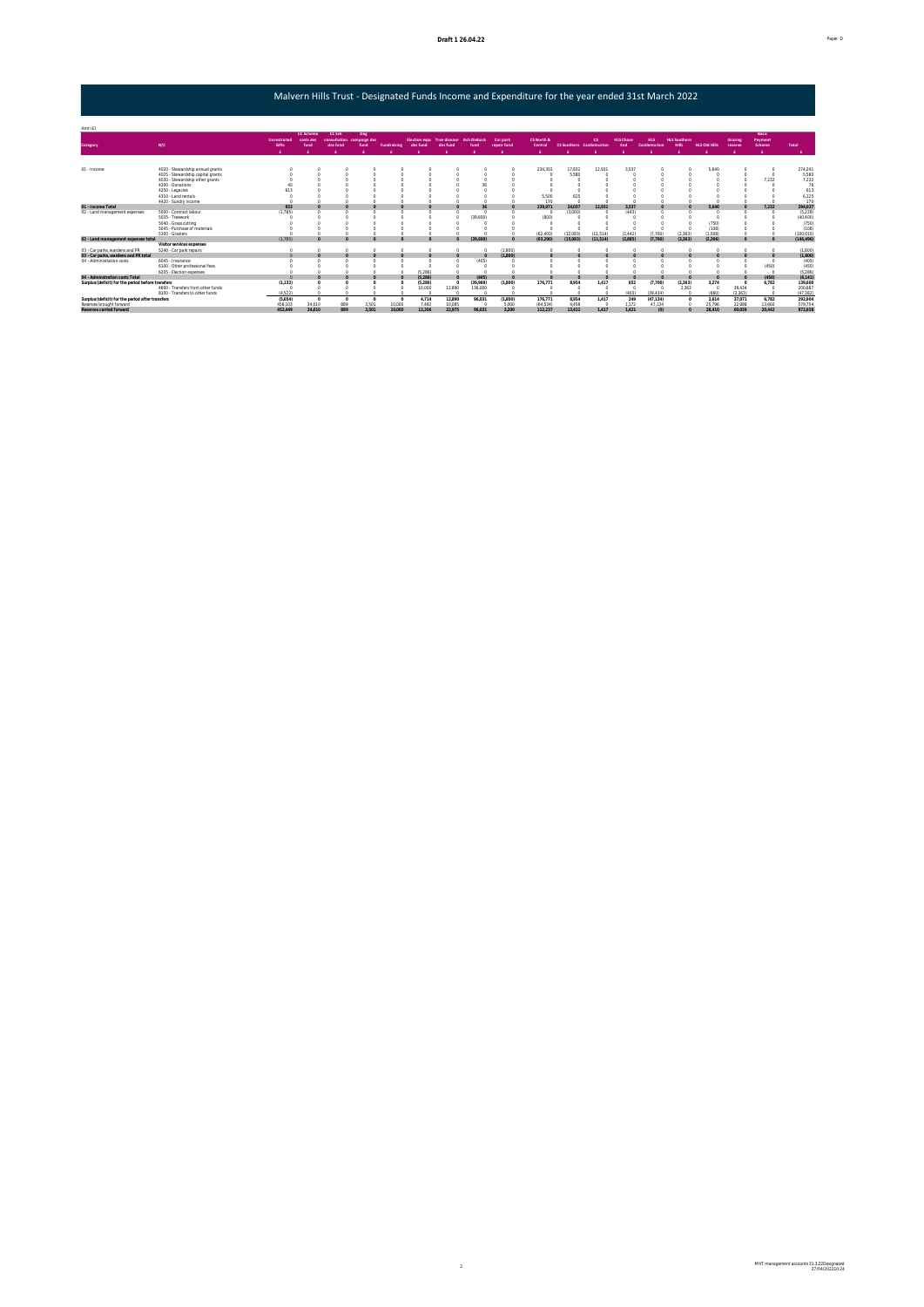### Malvern Hills Trust - Restricted Funds Income and Expenditure for the year ended 31st March 2022

|                                                  |                                                                        |               |               | Land      | Lands              |                   |                     |                 |                                   |          |           | <b>Urbad Tree</b> |                      |            |              |
|--------------------------------------------------|------------------------------------------------------------------------|---------------|---------------|-----------|--------------------|-------------------|---------------------|-----------------|-----------------------------------|----------|-----------|-------------------|----------------------|------------|--------------|
|                                                  |                                                                        | Parliamentary | Capital       | Purchase  | <b>Maintenance</b> | <b>Restricted</b> | <b>Picnic bench</b> |                 | <b>Tree donation Boost4biodiv</b> |          | Community | Challenge         | <b>FIPL Foothill</b> |            |              |
| Category                                         | N/C                                                                    | fund          | Outlay d'chgd | fund      | fund               | <b>Gift fund</b>  | donations           | <b>NIM book</b> | scheme                            | ersity   | woodland  | fund              | <b>Connections</b>   | SDF fund   | <b>Total</b> |
|                                                  |                                                                        |               |               |           |                    |                   |                     |                 |                                   |          |           |                   |                      |            |              |
| 01 - Income                                      | 4015 - Other grants                                                    |               |               |           |                    |                   | $\Omega$            | $\Omega$        | $\Omega$                          | 1.243    |           |                   | 11,232               | $\Omega$   | 12,475       |
|                                                  | 4200 - Donations                                                       |               |               |           |                    |                   | 7.442               | $\Omega$        | 565                               |          |           |                   |                      |            | 8.007        |
|                                                  | 4370 - Sales of books, leaflets and maps                               |               |               |           |                    |                   |                     | 168             |                                   |          |           |                   |                      |            | 168          |
|                                                  | 4500 - Income from investment portfolio                                | 13.393        |               | 15.591    | 5.025              |                   |                     | $\Omega$        |                                   |          |           |                   |                      |            | 34,009       |
| 01 - Income Total                                |                                                                        | 13.393        |               | 15.591    | 5.025              |                   | 7.442               | 168             | 565                               | 1.243    | $\Omega$  |                   | 11.232               | $\theta$   | 54,659       |
| 02 - Land management expenses                    | 5000 - Contract labour                                                 |               |               |           |                    | (705)             | $\Omega$            | $\circ$         |                                   | (2,833)  | (1,476)   | (720)             | (3, 318)             | $\Omega$   | (9,052)      |
|                                                  | 5036 - Tree planting                                                   |               |               |           |                    |                   |                     | $\Omega$        | (444)                             |          |           | (4, 427)          | (2,064)              |            | (6,935)      |
|                                                  | 5045 - Purchase of materials                                           |               |               |           |                    | (206)             | (1, 712)            | $\circ$         |                                   |          |           | (3,076)           | (3,054)              | $\Omega$   | (8,048)      |
| 2 - Land management total                        |                                                                        |               |               | $\Omega$  | $\Omega$           | (911)             | (1.712)             | $\Omega$        | (444)                             | (2.833)  | (1.476)   | (8.223)           | (8.436)              | $\Omega$   | (24, 034)    |
| 03 - Car parks, wardens and PR                   | 5435 - Interpretation boards                                           |               | $\sim$        | $\Omega$  | $\Omega$           |                   |                     | $\Omega$        |                                   |          | (3.046)   |                   |                      |            | (3.046)      |
| 03 - Car parks, wardens and PR Total             |                                                                        |               |               |           |                    |                   | $\sqrt{2}$          | $\Omega$        | $\Omega$                          |          | (3,046)   |                   |                      | $\sqrt{2}$ | (3,046)      |
| 04 - Administration costs                        | 6100 - Other professional fees                                         |               |               | $\Omega$  | $\Omega$           | (1,200)           | $\Omega$            | $\cap$          |                                   |          |           |                   |                      | $\Omega$   | (1,200)      |
|                                                  | 6115 - Investment manager's charges                                    | (2,878)       |               | (5,527)   | (1,088)            |                   |                     |                 |                                   |          |           |                   |                      |            | (9, 493)     |
|                                                  | 8000 - Depreciation - other land and buildings                         |               | (2,775)       |           |                    |                   |                     |                 |                                   |          |           |                   |                      |            | (2,775)      |
|                                                  | 8005 - Depreciation - impt's to land and buildings                     |               | (58.813)      |           |                    |                   |                     |                 |                                   |          |           |                   |                      |            | (58.813)     |
| 04 - Adminstration costs Total                   |                                                                        | (2.878)       | (61.588)      | (5.527)   | (1,088)            | (1.200)           | $\Omega$            | $\Omega$        |                                   | $\Omega$ |           |                   | $\Omega$             | $\Omega$   | (72, 281)    |
|                                                  | Surplus/(deficit) for the period before transfers and investment gains | 10,515        | (61,588)      | 10.064    | 3.937              | (2, 111)          | 5.730               | 168             | 121                               | (1,590)  | (4,522)   | (8,223)           | 2.796                | $\Omega$   | (44, 702)    |
|                                                  | 8110 - Investment gains or losses                                      | 27.435        |               | 14.953    | 9.337              |                   |                     | $\Omega$        |                                   |          |           |                   |                      |            | 51.725       |
|                                                  | 4600 - Transfers from other funds                                      |               | 153.582       | $\Omega$  |                    |                   |                     |                 |                                   |          | 4.522     |                   | 766                  |            | 158.870      |
|                                                  | 8100 - Transfers to other funds                                        | (53.593)      |               | (113.382) | (5.025)            | (766)             | (3, 113)            | $\Omega$        |                                   |          |           |                   |                      | $\Omega$   | (175, 879)   |
| Surplus/(deficit) for the period after transfers |                                                                        | (15,643)      | 91.994        | (88, 365) | 8.249              | (2, 877)          | 2.617               | 168             | 121                               | (1,590)  | $\Omega$  | (8,223)           | 3.562                | $\circ$    | (9,986)      |
| Reserves brought forward                         |                                                                        | 509.482       | 399.443       | 1.021.614 | 185,336            | 9.707             | 183                 | 2.733           | 700                               | 2.979    |           |                   |                      | 453        | 3,132,630    |
| Reserves carried forward                         |                                                                        | 493.839       | 1.491.437     | 933.249   | 193.585            | 6.830             | 2.800               | 2.901           | 821                               | 1.389    | $\Omega$  | (8.223)           | 3.562                | 453        | 3.122.644    |